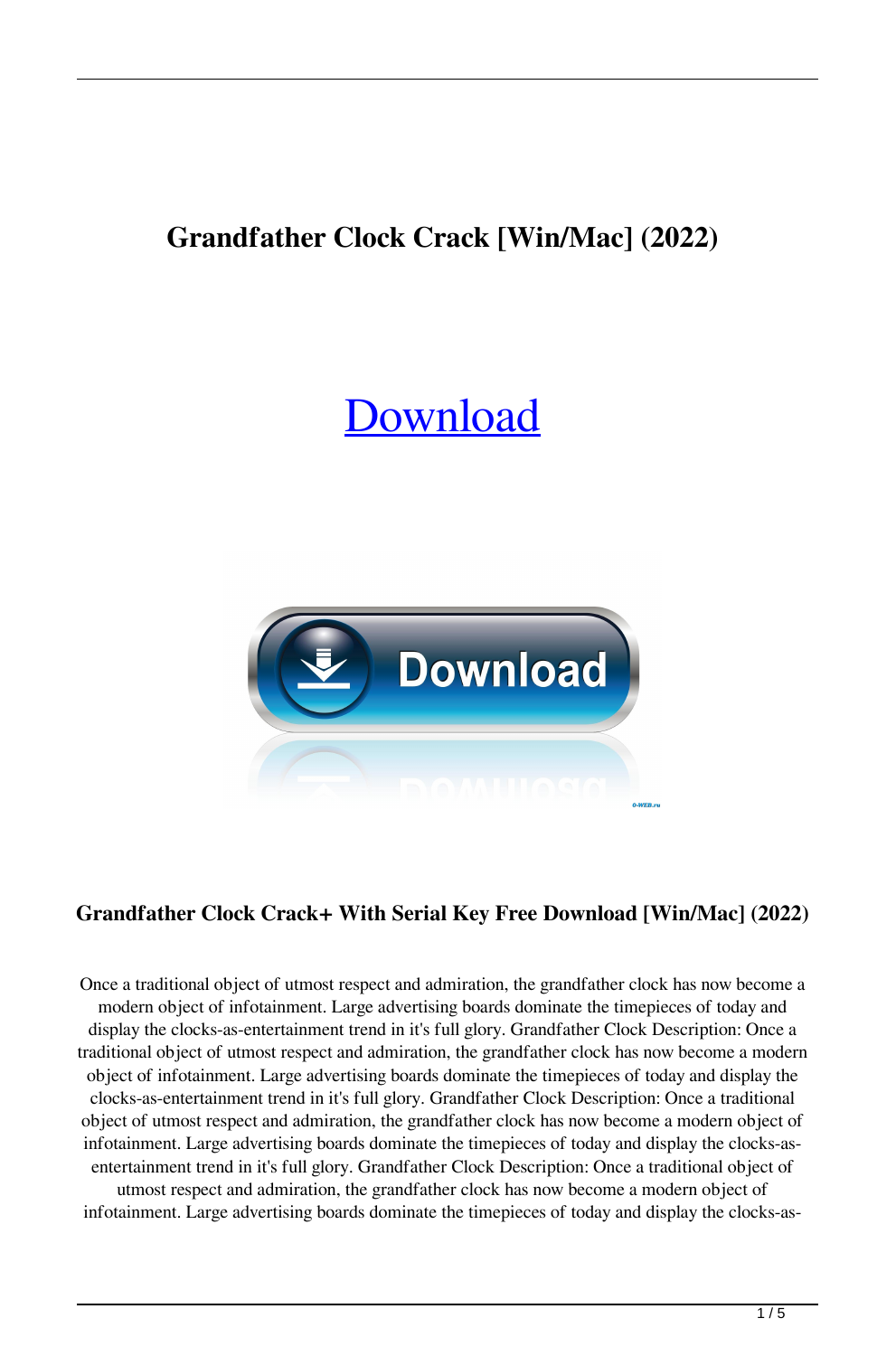entertainment trend in it's full glory. What should a grandfather clock be to you? A clock that does what it was designed for? A clock that is as beautiful as it is useful? A clock that is a piece of history or art? The first thing that you need to do is to start by seeing yourself how you want your clock to be. Chances are you forget about particular events or tasks which need to be performed, especially if you have a busy schedule. Using a computer has its advantages, and you might want to rely on specialized applications like CLOCK! in order to configure one or more alarms so you're never late or sorry. Desktop gadget shows time and date On the bright side of things, the application saves you the time and effort required to go through a setup process, so you can take it with you on a USB flash drive in case you want to have alarms active regardless of the computer you're using. Moreover, registry entries remain intact, so the health status of the target computer is not affected. The application comes with a custom-made window, which can fit in nearly all types of desktop environments. The window can be freely moved across the desktop, and it shows the current time, day, and date. It's also fitted with several controls which take you to the alarm configuration screen, as well as the corresponding options. Configure alarms with audio and message alerts It

#### **Grandfather Clock Crack+ Download**

------------ This file is a extension to Macrovision's Keymacro utility, which is a very easy to use macro file recorder, that allows you to record keystrokes on your computer. By modifying Keymacro, we have created the Keylock utility. KEYLOCK can be used on a single computer, or on a group of computers running Windows 2000 and above. For more information about Keymacro visit the Keymacro web page: This program has been created in 2001 by all the developers of the Keylock project. We believe that it is one of the most complete Keylock implementations available. KeyLOCK has been available for a while, but was in the developmental stage for a while. It has been in testing for a long time, and has undergone a lot of changes. There is still more that can be done, so KeyLOCK is still in development. Features: ------------ - Plays sounds from eight audio files that have been recorded in real time. - You can play the sounds of any clock, time or radio-station. - Support for playing sounds from various MP3 audio files (both Windows Media Audio and MP3 are supported) - Small memory footprint - a few kilobytes of RAM is enough - Audio-files are stored on your computer, as a collection of.WAV files. - Audio-files are stored in the desktop, so that they may be found quickly. - Audio-files can be recorded from any speaker, and from any sound-card. - Record up to sixty four audio-files at a time. - Sound files are stored as.WAV files. - You can change the frequency and volume of each sound file. - You can fade out the sounds from one file before it starts playing. - You can set the duration of each file (from 5 to 20 seconds). - You can fade in and out the sounds from each file. - You can adjust the volume of each sound file, independently. - You can adjust the frequency and volume of each sound file. - You can set the playback start and end time of each file. - You can play a single sound file, or all the audio files at the same time. - You can play sounds, from various music players. - You can play sounds, from Internet radio-stream 81e310abbf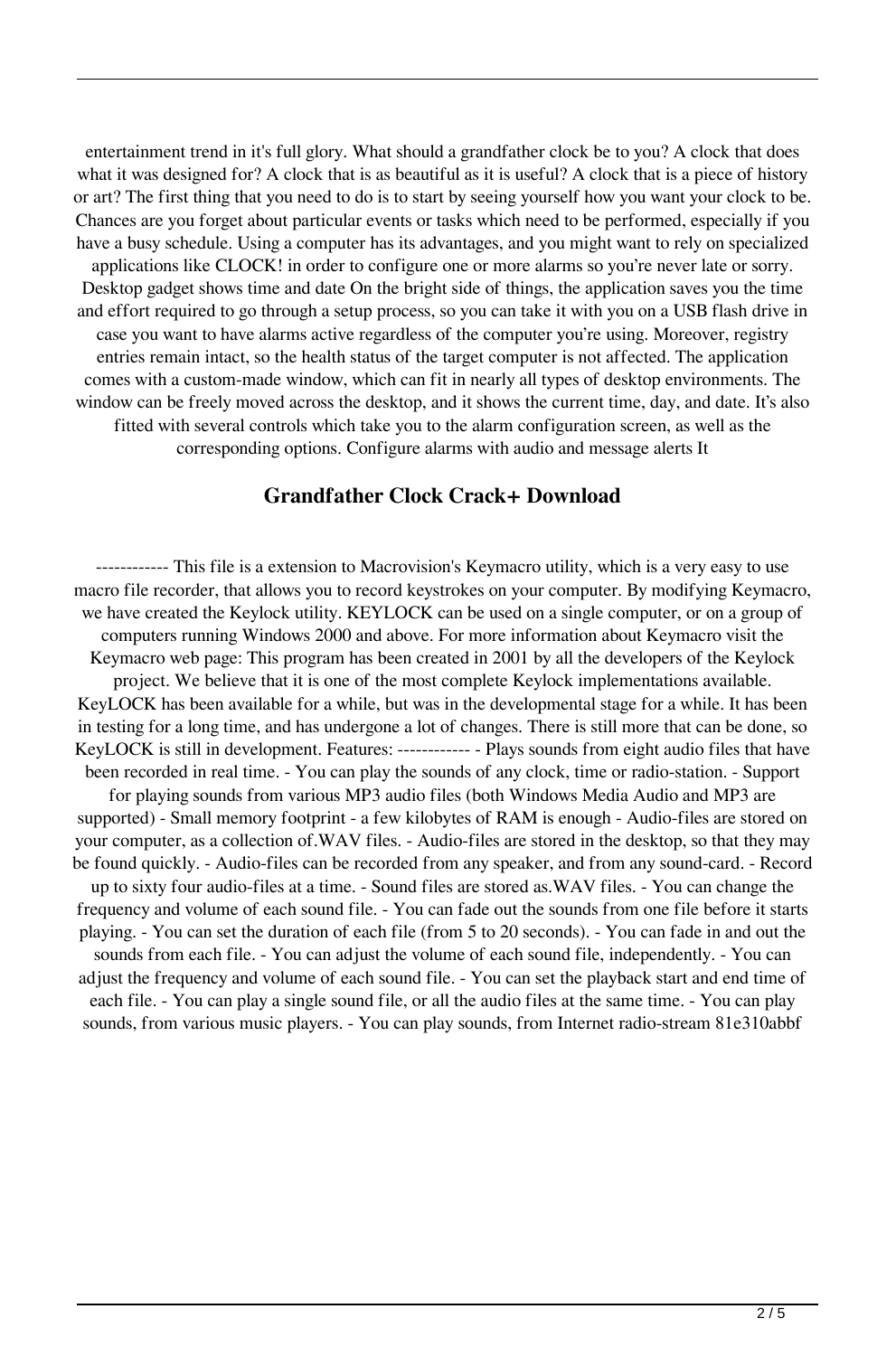### **Grandfather Clock Crack+ Product Key PC/Windows [Latest] 2022**

Here is a trial version of Grandfather Clock. The full version of Grandfather Clock can be purchased from this website for a very reasonable price. Grandfather Clock aims to be a perfect clock. This software recreates the look of a real grandfather clock, including all the sounds. The clock is a very simple program. It consists in a virtual clock that displays time and a virtual pendulum that displays the time. You can configure your time by setting the hour, minute and second. In addition you can set the clock to be hourly or minutely and you can adjust the pendulum speed by dragging the position of the point of the pendulum. You can also set any clock sound you want. If your PC has a sound card, you will find the sound in the directory C:\WINDOWS\Media. If you want to use a sound file you have to name it "clock.wav", for instance, then if you want to use this file you have to place it in this directory. If you are using Windows XP or Windows 2000, you must remember that Grandfather Clock does not recognize.wav files by default. You can also set the hour, minute, second and frame rate of the virtual pendulum. You can choose between the normal time frame (the time for an hour), the night time frame (the time for half an hour) and the time code (the time for a minute). In this last case you can use any second or even a frame rate. If you want to use only one sound, that is the "tick", you can set this by choosing this sound for the "normal" or "night" time frame. If you want to have two sounds, one for the "normal" time frame and one for the "night" time frame, you have to use a sound with two different names. In this case you have to set the "tick" as the sound for the "normal" time frame and the "tick\_night" as the sound for the "night" time frame. If you want to have more than two sounds, you have to set them in the configuration for the "normal" and "night" time frames. You can choose between the following sounds: Beep.wav Pulse.wav Tick.wav Tick\_Night.wav Beep\_Night.wav Pulse\_Night.wav T

#### **What's New in the Grandfather Clock?**

Manage your time and location with this stylish, fully customizable clock. Hide the winding holes and hash marks, change the border color, select the display format (AM/PM or 24-hour mode), disable the manufacturer's logo and more. More... Rating: 5 Grandfather Clock 5 Grandfather Clock is a desktop clock built for the Yahoo! Widget Engine that resembles a grandfather clock, as the name implies. It comes packed with numerous customization preferences to please all types of users. The interface is made from a circular frame that you can move anywhere on the screen using the mouse cursor. The clock integrates sounds that you can mute permanently or just for a specific time interval (5, 10 or 15 minutes). As far as customization is concerned, you can hide the winding holes, hash marks, background, manufacturer's logo and seconds. Plus, you can modify the border and numbers display mode, enable optimization to decrease CPU, hide the glass and temporary mute shadow, as well as change the frame size. When it comes to sounds, you can enable speak-time on double-click, change the chime type, set a timer for turning sounds on and off, and more. Thanks to the default Yahoo! Widget Engine options, you can set the frame to stay on top or below all the other windows, to ignore mouse events and to prevent dragging. Grandfather Clock uses low CPU and RAM, so it doesn't slow down performance or affect user activity. We have not experienced any issues in our tests, since the widget did not hang or crash. All in all, Grandfather Clock comes bundled with plenty of customization options for all users. Description: Manage your time and location with this stylish,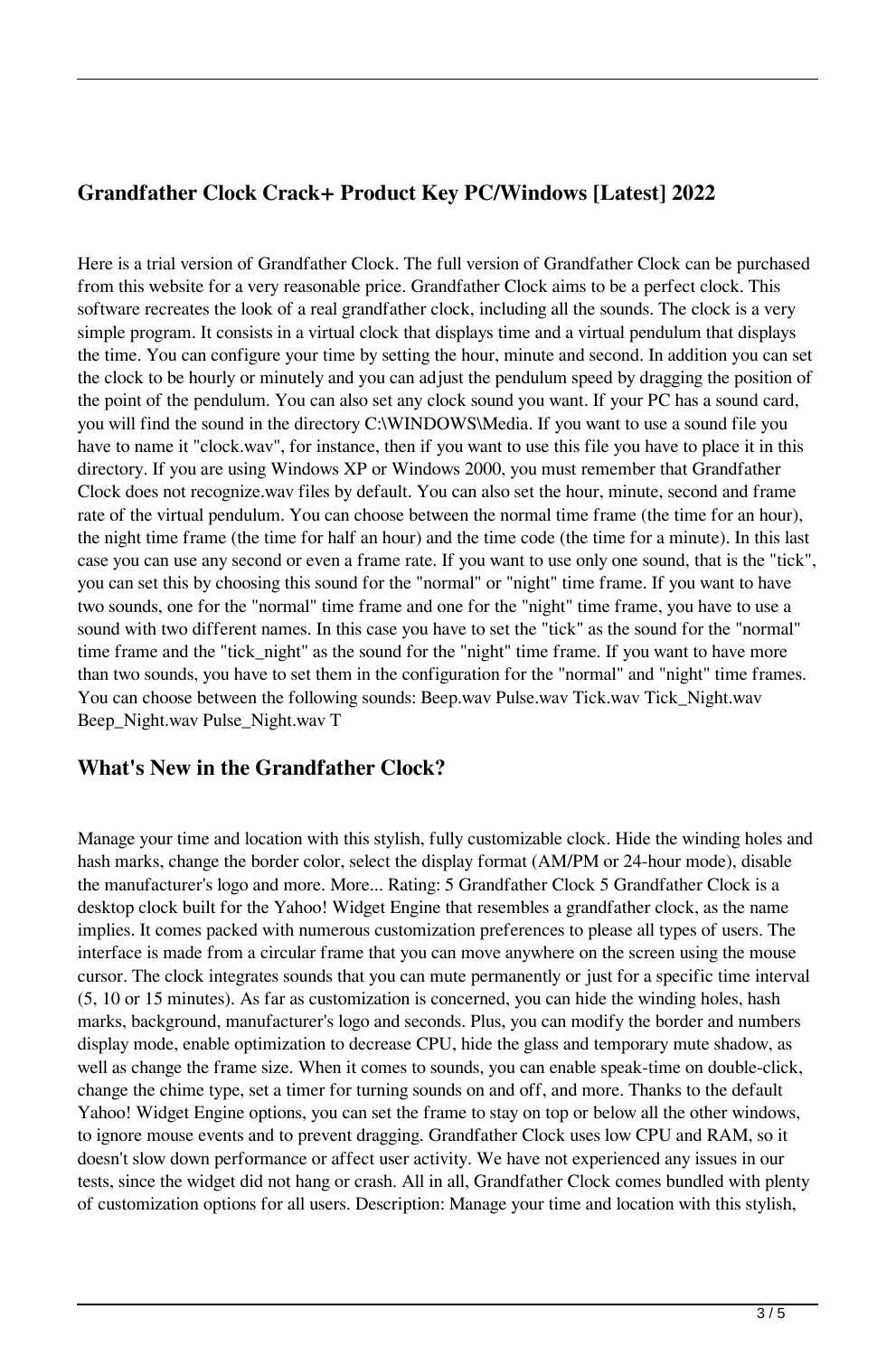fully customizable clock. Hide the winding holes and hash marks, change the border color, select the display format (AM/PM or 24-hour mode), disable the manufacturer's logo and more.The background description provided herein is for the purpose of generally presenting the context of the disclosure. Work of the presently named inventors, to the extent the work is described in this background section, as well as aspects of the description that may not otherwise qualify as prior art at the time of filing, are neither expressly nor impliedly admitted as prior art against the present disclosure. Many vehicle doors and tailgate frames have a striker plate with a mating opening that is aligned with a striker plate opening in a vehicle body. The striker plate opening and the mating opening are typically formed by stamping openings in the exterior and interior surfaces of the vehicle body and the exterior and interior surfaces of the vehicle door, respectively. The openings are then typically covered by placing a metal plate over the opening and welding the plate to the vehicle body and vehicle door. The plate may be welded to the vehicle door using a manual or